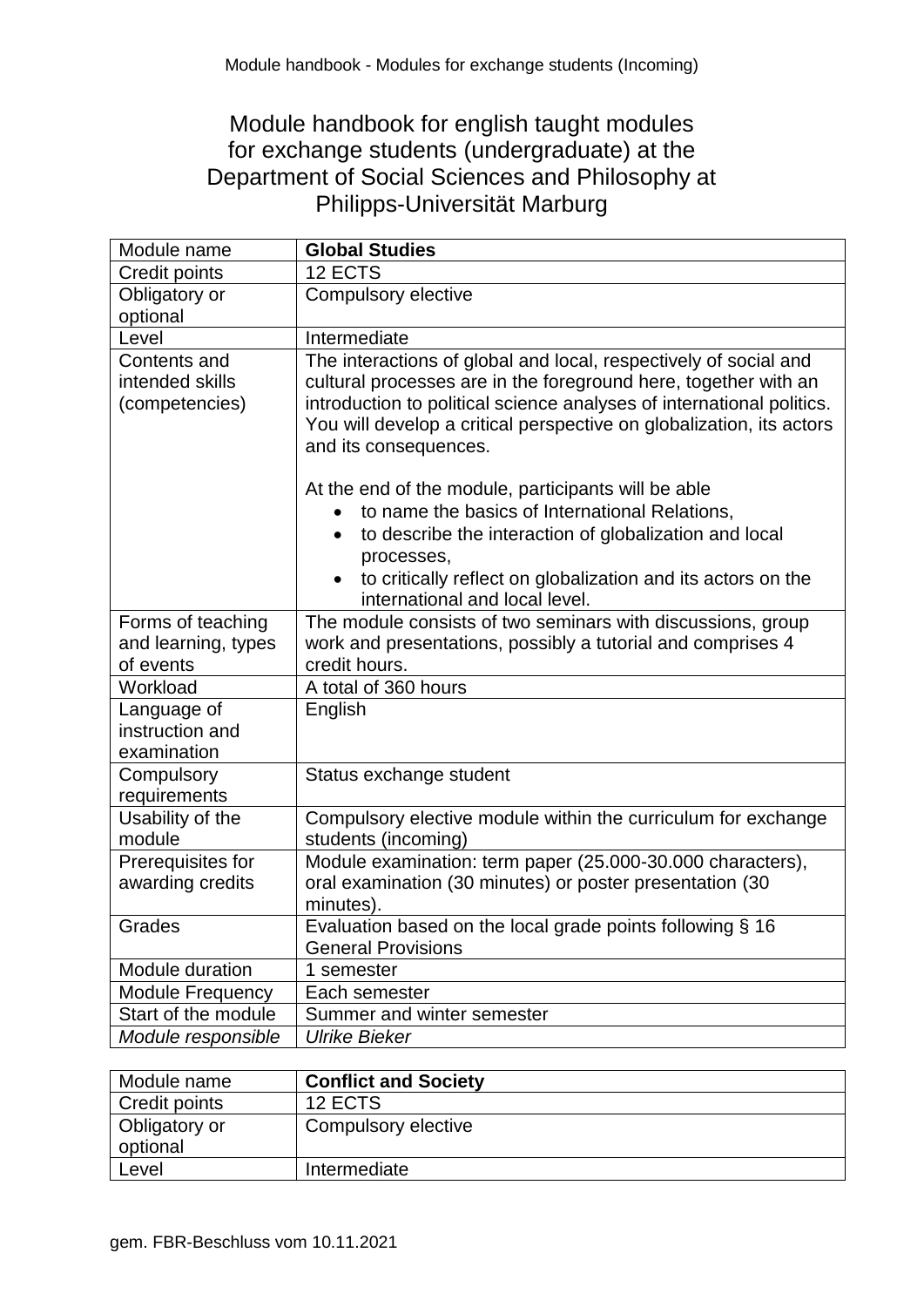| Contents and<br>intended skills<br>(competencies)     | The module offers you an overview over approaches to conflict<br>and society in different disciplines. Using empirical examples of<br>conflicts on all levels (local, national, international), you learn<br>about various concepts and theories of conflict as well as<br>conflict management. You may also participate in a simulation<br>game as an actor in a fictional conflict.<br>After having studied the module participants are capable of<br>assessing and analyzing various forms of conflict across<br>disciplines |
|-------------------------------------------------------|---------------------------------------------------------------------------------------------------------------------------------------------------------------------------------------------------------------------------------------------------------------------------------------------------------------------------------------------------------------------------------------------------------------------------------------------------------------------------------------------------------------------------------|
|                                                       | presenting a particular empirical conflict in a detailed<br>manner.                                                                                                                                                                                                                                                                                                                                                                                                                                                             |
| Forms of teaching<br>and learning, types<br>of events | The module consists of two seminars with discussions, group<br>work and presentations, possibly a tutorial and comprises 4<br>credit hours. Instead of a seminar, the simulation "Creating<br>Peace" (Rosania) may be chosen.                                                                                                                                                                                                                                                                                                   |
| Workload                                              | A total of 360 hours                                                                                                                                                                                                                                                                                                                                                                                                                                                                                                            |
| Language of<br>instruction and<br>examination         | English                                                                                                                                                                                                                                                                                                                                                                                                                                                                                                                         |
| Compulsory<br>requirements                            | Status exchange student                                                                                                                                                                                                                                                                                                                                                                                                                                                                                                         |
| Usability of the<br>module                            | Compulsory elective module within the curriculum for exchange<br>students (incoming)                                                                                                                                                                                                                                                                                                                                                                                                                                            |
| Prerequisites for<br>awarding credits                 | Module examination: term paper (25.000-30.000 characters),<br>oral examination (30 minutes) or conflict analysis (25.000-<br>30.000 characters)                                                                                                                                                                                                                                                                                                                                                                                 |
| Grades                                                | Evaluation based on the local grade points following § 16<br><b>General Provisions</b>                                                                                                                                                                                                                                                                                                                                                                                                                                          |
| Module duration                                       | 1 semester                                                                                                                                                                                                                                                                                                                                                                                                                                                                                                                      |
| Module Frequency                                      | Each semester                                                                                                                                                                                                                                                                                                                                                                                                                                                                                                                   |
| Start of the module                                   | Summer and winter semester                                                                                                                                                                                                                                                                                                                                                                                                                                                                                                      |
| Module responsible                                    | <b>Ulrike Bieker</b>                                                                                                                                                                                                                                                                                                                                                                                                                                                                                                            |

| Module name                                       | <b>European Politics and Societies</b>                                                                                                                                                                                                                                                                                                                                         |
|---------------------------------------------------|--------------------------------------------------------------------------------------------------------------------------------------------------------------------------------------------------------------------------------------------------------------------------------------------------------------------------------------------------------------------------------|
| Credit points                                     | 6 ECTS                                                                                                                                                                                                                                                                                                                                                                         |
| Obligatory or<br>optional                         | Compulsory elective                                                                                                                                                                                                                                                                                                                                                            |
| Level                                             | intermediate                                                                                                                                                                                                                                                                                                                                                                   |
| Contents and<br>intended skills<br>(competencies) | You acquire an overview of the history of European politics,<br>relevant theoretical approaches, about institutions and actors,<br>and about the role of the European Union and the European<br>nations in the world. In this module, you will discuss current<br>national social processes and European integration.<br>At the end of the module participants will be able to |
|                                                   | identify European policies using institutions and actors as<br>examples.                                                                                                                                                                                                                                                                                                       |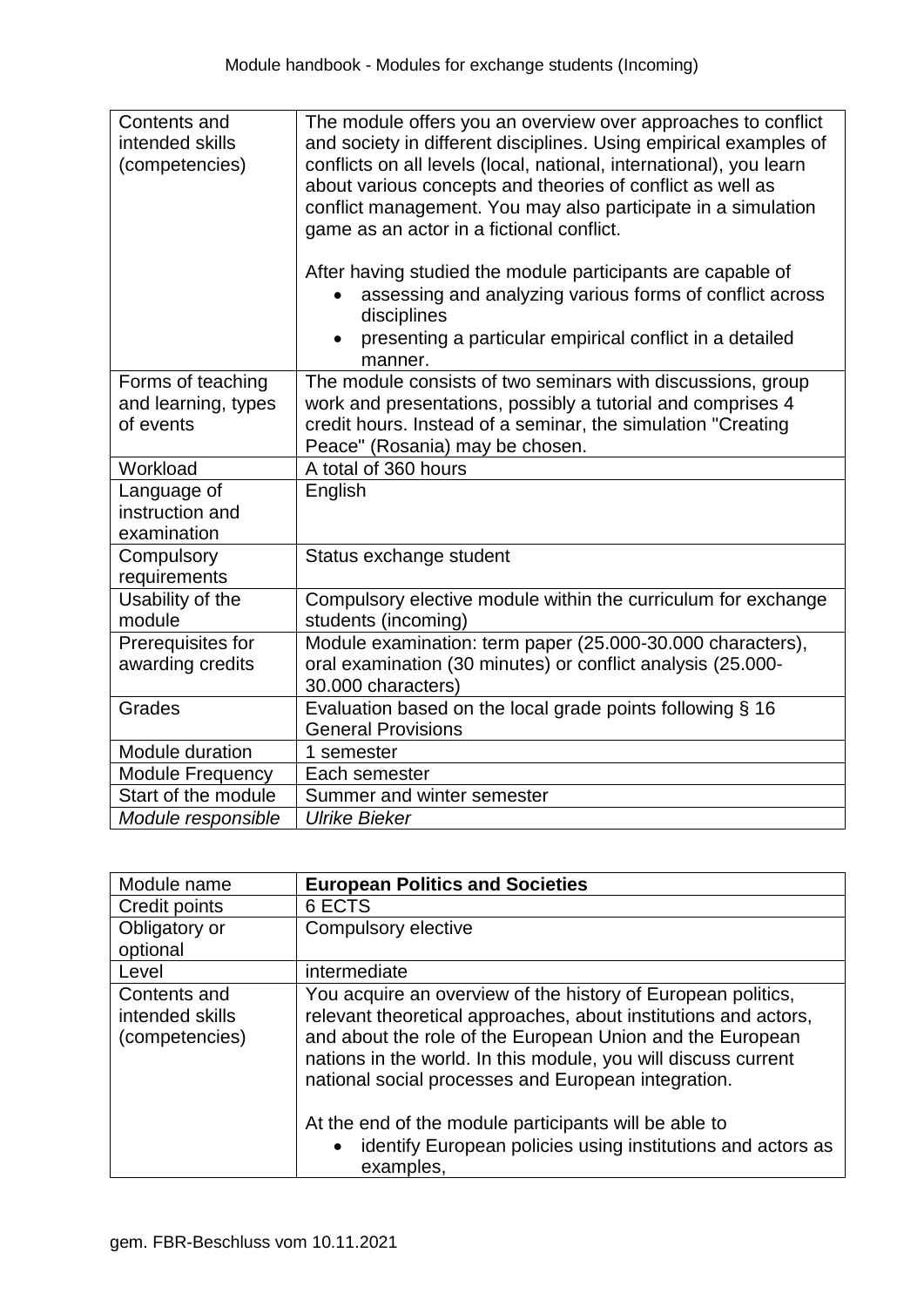|                         | explain selected theoretical approaches of politics in<br>Europe,                    |
|-------------------------|--------------------------------------------------------------------------------------|
|                         | explain challenges of European societies and European<br>integration using examples. |
| Forms of teaching       | The module consists of a seminar with discussions, group work                        |
| and learning, types     | and presentations, possibly a tutorial and includes 2 credit                         |
| of events               | hours.                                                                               |
| Workload                | A total of 180 hours                                                                 |
| Language of             | English                                                                              |
| instruction and         |                                                                                      |
| examination             |                                                                                      |
| Compulsory              | Status exchange student                                                              |
| requirements            |                                                                                      |
| Usability of the        | Compulsory elective module within the curriculum for exchange                        |
| module                  | students (incoming)                                                                  |
| Prerequisites for       | Module examination: Essay (18.000-20.000 characters) or oral                         |
| awarding credits        | examination (20 minutes) or portfolio (18.000-20.000).                               |
| Grades                  | Evaluation based on the local grade points following § 16                            |
|                         | <b>General Provisions</b>                                                            |
| Module duration         | 1 semester                                                                           |
| <b>Module Frequency</b> | Each semester                                                                        |
| Start of the module     | Summer and winter semester                                                           |
| Module responsible      | Ulrike Bieker                                                                        |

| Module name                                           | <b>Gender and Society</b>                                                                                                                                                                                                                                                                                                                                                |
|-------------------------------------------------------|--------------------------------------------------------------------------------------------------------------------------------------------------------------------------------------------------------------------------------------------------------------------------------------------------------------------------------------------------------------------------|
| Credit points                                         | 12 ECTS                                                                                                                                                                                                                                                                                                                                                                  |
| Obligatory or<br>optional                             | Compulsory elective                                                                                                                                                                                                                                                                                                                                                      |
| Level                                                 | Intermediate                                                                                                                                                                                                                                                                                                                                                             |
| Contents and<br>intended skills<br>(competencies)     | This module provides an introduction to women's and gender<br>studies, including exemplary analysis of gender-specific and<br>gender-hierarchical problem constellations. Furthermore, you<br>will investigate power, rule and social inequality in the context of<br>gender hierarchies and gender constructs respectively gender<br>democracy and gender emancipation. |
|                                                       | At the end of the module participants will be able to<br>identify basic approaches in women's and gender<br>studies,<br>reflect on the intertwining of politics and gender relations,<br>examine selected topics in a gender-competent and<br>gender-critical manner.                                                                                                    |
| Forms of teaching<br>and learning, types<br>of events | The module consists of two seminars with discussions, group<br>work and presentations, possibly a tutorial and comprises 4<br>credit hours.                                                                                                                                                                                                                              |
| Workload                                              | A total of 360 hours                                                                                                                                                                                                                                                                                                                                                     |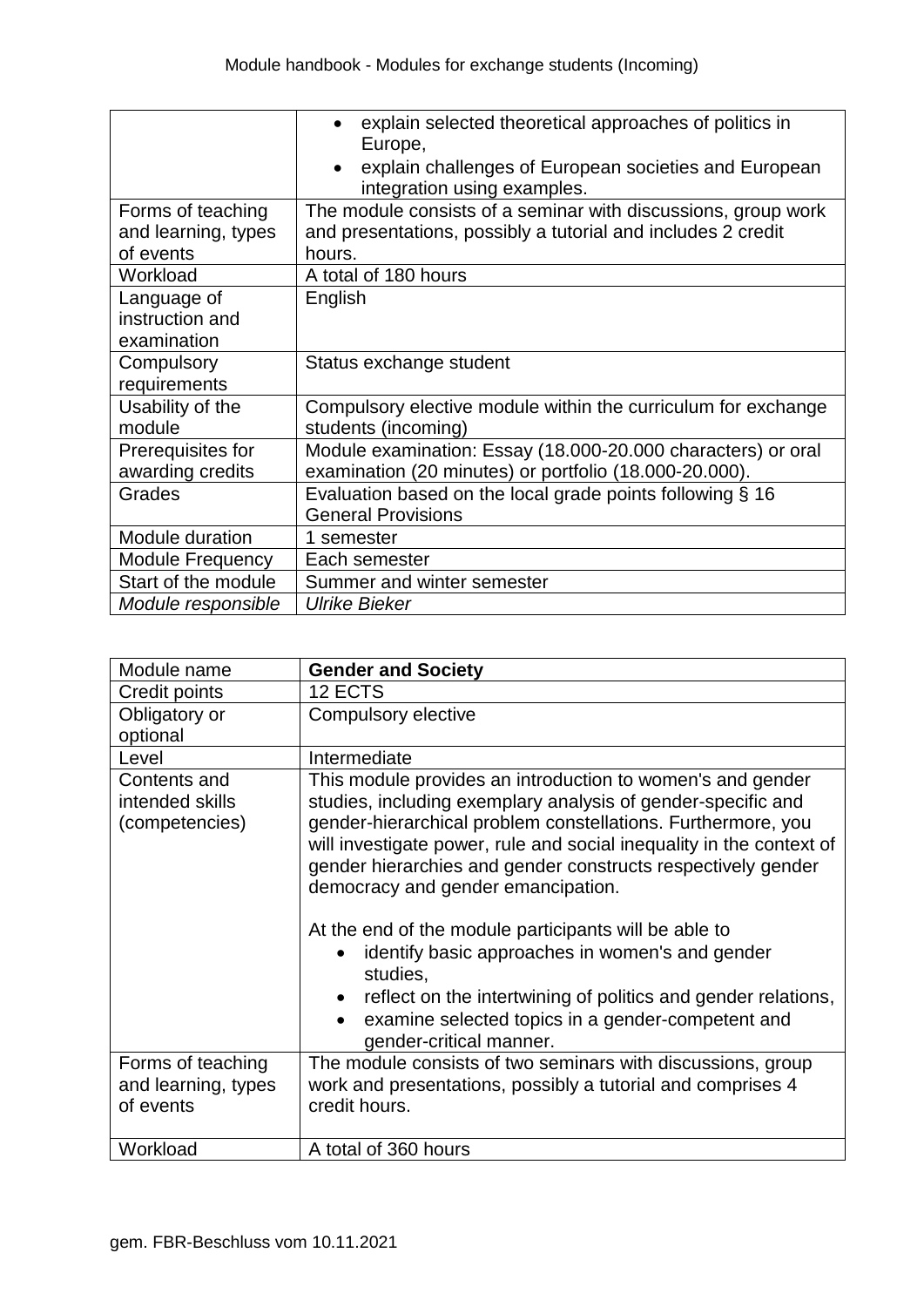| Language of             | English                                                       |
|-------------------------|---------------------------------------------------------------|
| instruction and         |                                                               |
| examination             |                                                               |
| Compulsory              | Status exchange student                                       |
| requirements            |                                                               |
| Usability of the        | Compulsory elective module within the curriculum for exchange |
| module                  | students (incoming)                                           |
| Prerequisites for       | Module examination: term paper (25.000-30.000 characters) or  |
| awarding credits        | debating club (30 minutes) or oral examination (30 minutes)   |
| Grades                  | Evaluation based on the local grade points following § 16     |
|                         | <b>General Provisions</b>                                     |
| Module duration         | 1 semester                                                    |
| <b>Module Frequency</b> | Each semester                                                 |
| Start of the module     | Summer and winter semester                                    |
| Module responsible      | <b>Ulrike Bieker</b>                                          |

| Module name                                       | <b>Cultures and Societies</b>                                                                                                                                                                                                                                                                                                                                                                                                                                                                                                                 |
|---------------------------------------------------|-----------------------------------------------------------------------------------------------------------------------------------------------------------------------------------------------------------------------------------------------------------------------------------------------------------------------------------------------------------------------------------------------------------------------------------------------------------------------------------------------------------------------------------------------|
| Credit points                                     | 6 ECTS                                                                                                                                                                                                                                                                                                                                                                                                                                                                                                                                        |
| Obligatory or                                     | Compulsory elective                                                                                                                                                                                                                                                                                                                                                                                                                                                                                                                           |
| optional                                          |                                                                                                                                                                                                                                                                                                                                                                                                                                                                                                                                               |
| Level                                             | intermediate                                                                                                                                                                                                                                                                                                                                                                                                                                                                                                                                  |
| Contents and<br>intended skills<br>(competencies) | You will explore the research fields of cultural studies<br>(ethnologies, anthropologies) using current research as an<br>example. You will investigate what is meant by culture in a<br>cultural studies research approach and discover recent<br>theoretical and methodological perspectives from the<br>perspective of various disciplines.<br>At the end of the module, participants will be able to<br>apply different definitions of culture,<br>explain exemplarily research methods in the field of<br>$\bullet$<br>cultural studies. |
| Forms of teaching                                 | describe the object of research of the cultural sciences.<br>The module consists of a seminar with discussions, group work                                                                                                                                                                                                                                                                                                                                                                                                                    |
| and learning, types                               | and presentations, possibly a tutorial and includes 2 credit                                                                                                                                                                                                                                                                                                                                                                                                                                                                                  |
| of events                                         | hours.                                                                                                                                                                                                                                                                                                                                                                                                                                                                                                                                        |
| Workload                                          | A total of 180 hours.                                                                                                                                                                                                                                                                                                                                                                                                                                                                                                                         |
| Language of<br>instruction and<br>examination     | English                                                                                                                                                                                                                                                                                                                                                                                                                                                                                                                                       |
| Compulsory<br>requirements                        | Status exchange student                                                                                                                                                                                                                                                                                                                                                                                                                                                                                                                       |
| Usability of the                                  | Compulsory elective module within the curriculum for exchange                                                                                                                                                                                                                                                                                                                                                                                                                                                                                 |
| module                                            | students (incoming)                                                                                                                                                                                                                                                                                                                                                                                                                                                                                                                           |
| Prerequisites for                                 | Module examination: Essay (18.000-20.000 characters) or oral                                                                                                                                                                                                                                                                                                                                                                                                                                                                                  |
| awarding credits                                  | examination (20 minutes) or guided tour (20 minutes).                                                                                                                                                                                                                                                                                                                                                                                                                                                                                         |
| Grades                                            | Evaluation based on the local grade points following § 16<br><b>General Provisions</b>                                                                                                                                                                                                                                                                                                                                                                                                                                                        |
| Module duration                                   | 1 semester                                                                                                                                                                                                                                                                                                                                                                                                                                                                                                                                    |